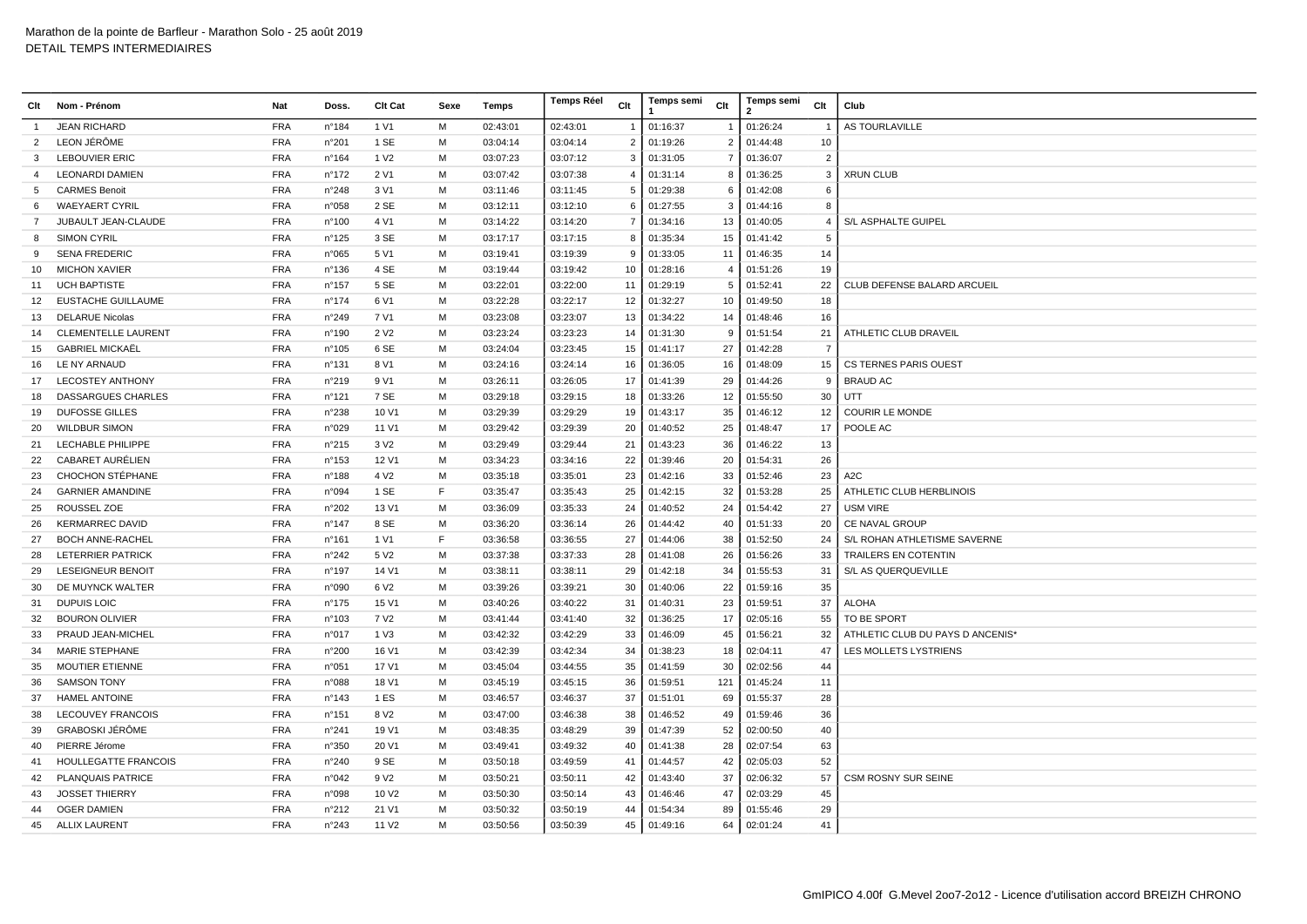| Clt | Nom - Prénom              | Nat                      | Doss.           | Clt Cat           | Sexe   | Temps    | <b>Temps Réel</b> | Clt | Temps semi | Clt | <b>Temps semi</b><br>2 | Clt | Club                                |
|-----|---------------------------|--------------------------|-----------------|-------------------|--------|----------|-------------------|-----|------------|-----|------------------------|-----|-------------------------------------|
| 46  | VAN BOXEL EMMA            | <b>FRA</b>               | n°237           | 1 ES              | F.     | 03:50:56 | 03:50:46          | 46  | 01:49:15   | 63  | 02:01:31               | 42  |                                     |
| 47  | <b>BOUQUET CLEMENT</b>    | <b>FRA</b>               | n°132           | 10 SE             | м      | 03:51:34 | 03:51:28          | 48  | 01:40:01   | 21  | 02:11:27               | 71  |                                     |
| 48  | LAMACHE JEAN-FRANÇOIS     | <b>FRA</b>               | n°106           | 12 V <sub>2</sub> | м      | 03:51:39 | 03:51:24          | 47  | 01:46:10   | 46  | 02:05:15               | 54  |                                     |
| 49  | <b>BILLAUD JEAN MARIE</b> | <b>FRA</b>               | n°075           | 2 V3              | м      | 03:51:47 | 03:51:41          | 49  | 01:44:33   | 39  | 02:07:09               | 59  |                                     |
| 50  | <b>LECLERC LOUISE</b>     | <b>FRA</b>               | n°072           | 2 SE              | F      | 03:52:14 | 03:52:11          | 50  | 01:47:48   | 54  | 02:04:24               | 48  | <b>TRAVERSE AVENTURE</b>            |
| 51  | <b>JEAN DAMIEN</b>        | <b>FRA</b>               | $n^{\circ}$ 178 | 11 SE             | M      | 03:52:56 | 03:52:47          | 52  | 01:45:07   | 43  | 02:07:40               | 61  |                                     |
| 52  | <b>WAROUX PHILIPPE</b>    | <b>FRA</b>               | $n^{\circ}165$  | 13 V <sub>2</sub> | M      | 03:53:00 | 03:52:46          | 51  | 01:53:35   | 84  | 01:59:11               | 34  |                                     |
| 53  | VANDORME RUDDY            | <b>FRA</b>               | n°052           | 14 V <sub>2</sub> | м      | 03:53:17 | 03:53:10          | 53  | 01:38:31   | 19  | 02:14:40               | 83  |                                     |
| 54  | <b>JOUAN DAMIEN</b>       | <b>FRA</b>               | n°034           | 12 SE             | м      | 03:53:45 | 03:53:44          | 54  | 01:47:27   | 51  | 02:06:17               | 56  | CACT                                |
| 55  | SAINT-AUBERT THIBAUD      | <b>FRA</b>               | n°163           | 13 SE             | M      | 03:54:36 | 03:54:30          | 55  | 01:49:52   | 66  | 02:04:39               | 50  | ASSUN TENNIS DE TABLE               |
| 56  | <b>AVOINE JACKY</b>       | <b>FRA</b>               | n°235           | 15 V <sub>2</sub> | м      | 03:55:35 | 03:55:20          | 56  | 01:54:31   | 87  | 02:00:49               | 39  |                                     |
| 57  | <b>HUBERT DAVID</b>       | <b>FRA</b>               | n°130           | 22 V1             | м      | 03:56:17 | 03:55:57          | 57  | 01:47:19   | 50  | 02:08:38               | 66  |                                     |
| 58  | <b>BEURTON ERIC</b>       | <b>FRA</b>               | $n^{\circ}$ 158 | 16 V <sub>2</sub> | M      | 03:56:34 | 03:56:16          | 59  | 01:54:31   | 88  | 02:01:45               | 43  | <b>ESR RENAULT</b>                  |
| 59  | <b>WAGEMANS STEPHANE</b>  | <b>FRA</b>               | n°169           | 17 V <sub>2</sub> | м      | 03:56:36 | 03:56:14          | 58  | 01:51:31   | 73  | 02:04:44               | 51  | <b>MARATOURISTE DE DREUX</b>        |
| 60  | LEFEUVRE JEROME           | <b>FRA</b>               | n°209           | 23 V1             | M      | 03:56:41 | 03:56:32          | 60  | 01:48:48   | 58  | 02:07:45               | 62  |                                     |
| 61  | <b>SONNEN MICHAEL</b>     | <b>FRA</b>               | n°213           | 24 V1             | м      | 03:57:37 | 03:57:19          | 61  | 01:48:55   | 59  | 02:08:24               | 64  |                                     |
| 62  | <b>WAROUX PASCAL</b>      | <b>FRA</b>               | n°166           | 25 V1             | м      | 03:57:41 | 03:57:23          | 62  | 01:53:32   | 83  | 02:03:52               | 46  |                                     |
| 63  | <b>BRISON FLORENT</b>     | <b>FRA</b>               | n°085           | 26 V1             | м      | 03:58:44 | 03:58:34          | 64  | 01:42:14   | 31  | 02:16:21               | 92  |                                     |
| 64  | ARCURI RAPHAËL            | <b>FRA</b>               | $n^{\circ}$ 195 | 14 SE             | М      | 03:58:55 | 03:58:29          | 63  | 01:46:48   | 48  | 02:11:42               | 72  | <b>EDF</b>                          |
| 65  | <b>BROUILLET BRUNO</b>    | <b>FRA</b>               | n°031           | 3 V3              | M      | 03:58:59 | 03:58:47          | 65  | 01:48:18   | 56  | 02:10:30               | 70  | <b>COURIR A PLOMEUR</b>             |
| 66  | LOPEZ JEAN-FRANCOIS       | <b>FRA</b>               | n°236           | 18 V <sub>2</sub> | м      | 04:00:21 | 03:59:56          | 66  | 01:50:59   | 68  | 02:08:58               | 68  | S/L ESCO ST ANDRE DES EAUX          |
| 67  | <b>ESPRIT NATHALIE</b>    | <b>FRA</b>               | n°026           | 2 V1              | E      | 04:01:30 | 04:01:24          | 67  | 01:52:57   | 79  | 02:08:28               | 65  | <b>ROSNY</b>                        |
| 68  | LE CORFF YANNICK          | <b>FRA</b>               | n°216           | 27 V1             | м      | 04:02:07 | 04:01:59          | 68  | 01:47:57   | 55  | 02:14:03               | 81  |                                     |
| 69  | <b>FOUBERT FREDDY</b>     | <b>FRA</b>               | n°207           | 15 SE             | м      | 04:02:34 | 04:02:32          | 69  | 01:44:48   | 41  | 02:17:45               | 96  |                                     |
| 70  | <b>BUSCHBAUM NICOLAS</b>  | <b>FRA</b>               | n°074           | 28 V1             | м      | 04:02:58 | 04:02:51          | 71  | 01:58:19   | 115 | 02:04:33               | 49  | RUN IN CONCHES                      |
| 71  | <b>FRESNAIS STÉPHANE</b>  | <b>FRA</b>               | n°060           | 29 V1             | M      | 04:03:11 | 04:02:51          | 70  | 01:55:38   | 96  | 02:07:13               | 60  |                                     |
| 72  | <b>BLANQUET FRANCK</b>    | <b>FRA</b>               | n°171           | 19 V <sub>2</sub> | M      | 04:03:20 | 04:03:17          | 72  | 02:03:06   | 132 | 02:00:12               | 38  | <b>ENTENTE NORD LOIRE 44</b>        |
| 73  | <b>LAROCHE OLIVIER</b>    | <b>FRA</b>               | n°228           | 16 SE             | M      | 04:03:33 | 04:03:23          | 73  | 01:58:18   | 114 | 02:05:06               | 53  |                                     |
| 74  | <b>TRON LAURE</b>         | <b>FRA</b>               | n°027           | 3 SE              | F      | 04:03:38 | 04:03:30          | 74  | 01:51:32   | 74  | 02:11:59               | 74  |                                     |
| 75  | <b>MAINDRON FABRICE</b>   | <b>FRA</b>               | n°068           | 17 SE             | М      | 04:03:47 | 04:03:40          | 75  | 01:45:30   | 44  | 02:18:10               | 99  |                                     |
| 76  | DUBERGEY JULIEN           | <b>FRA</b>               | $n^{\circ}$ 155 | 30 V1             | м      | 04:07:23 | 04:07:05          | 76  | 01:52:25   | 76  | 02:14:40               | 84  | <b>LES MOUSTIQUES</b>               |
| 77  | <b>CHAMPION MARIE</b>     | <b>FRA</b>               | $n^{\circ}$ 196 | 4 SE              | F      | 04:07:55 | 04:07:46          | 77  | 01:58:03   | 112 | 02:09:44               | 69  | <b>USMBM COURSE A PIED</b>          |
| 78  | <b>MASSET LAURENT</b>     | <b>FRA</b>               | n°055           | 20 V <sub>2</sub> | M      | 04:07:59 | 04:07:47          | 78  | 01:55:00   | 91  | 02:12:47               | 75  | ASSOCIATION SPORTIVE MULTIACTIVITES |
| 79  | ABISSET SÉBASTIEN         | <b>FRA</b>               | $n^{\circ}$ 118 | 31 V1             | M      | 04:08:10 | 04:08:01          | 79  | 01:54:17   | 86  | 02:13:45               | 80  | <b>TRAILEURS EN COTENTIN</b>        |
| 80  | PIZON BRUNO               | <b>FRA</b>               | n°217           | 4 V3              | м      | 04:09:11 | 04:08:56          | 80  | 01:57:09   | 103 | 02:11:48               | 73  | LUCON JOGGING NATURE                |
| 81  | DEJEAN DE LA BATIE ROLAND | <b>FRA</b>               | n°093           | 21 V <sub>2</sub> | м      | 04:09:23 | 04:09:13          | 81  | 01:48:31   | 57  | 02:20:43               | 113 |                                     |
| 82  | <b>FOUBERT ROMAIN</b>     | <b>FRA</b>               | n°073           | 18 SE             | M      | 04:10:57 | 04:10:35          | 82  | 01:55:09   | 95  | 02:15:27               | 88  |                                     |
| 83  | BERNARD JEAN-LUC          | <b>FRA</b>               | n°140           | 5 V3              | м      | 04:11:45 | 04:11:37          | 83  | 01:53:13   | 80  | 02:18:25               | 101 | <b>AC VEULAIS</b>                   |
| 84  | <b>LELONG GILBERT</b>     | <b>FRA</b>               | $n^{\circ}$ 162 | 6 V3              | м      | 04:12:11 | 04:12:04          | 84  | 01:51:24   | 71  | 02:20:40               | 112 | <b>AC VEULAIS</b>                   |
| 85  | <b>MOREL GERMAIN</b>      | <b>FRA</b>               | n°229           | 19 SE             | м      | 04:12:15 | 04:12:12          | 85  | 01:54:35   | 90  | 02:17:37               | 95  |                                     |
| 86  | DESSUS FRÉDÉRIC           | <b>FRA</b>               | $n^{\circ}$ 177 | 32 V1             | м      | 04:12:41 | 04:12:20          | 86  | 01:51:31   | 72  | 02:20:49               | 114 |                                     |
| 87  | <b>GUIRAO CHRISTOPHE</b>  | <b>FRA</b>               | n°204           | 22 V <sub>2</sub> | M<br>M | 04:12:49 | 04:12:20          | 87  | 01:57:13   | 104 | 02:15:08               | 85  |                                     |
| 88  | <b>NOLAND Nicolas</b>     | <b>FRA</b>               | n°250           | 33 V1             |        | 04:13:21 | 04:12:47          | 88  | 01:59:17   | 117 | 02:13:30               | 79  |                                     |
| 89  | <b>VANHUYSE FRANCOIS</b>  | <b>FRA</b><br><b>FRA</b> | n°211           | 7 V3              | M<br>M | 04:13:30 | 04:13:21          | 90  | 01:52:06   | 75  | 02:21:16               | 116 |                                     |
| 90  | <b>DUQUENOY SULLIVAN</b>  |                          | n°206           | 20 SE             |        | 04:13:50 | 04:13:12          | 89  | 01:53:31   | 82  | 02:19:42               | 109 |                                     |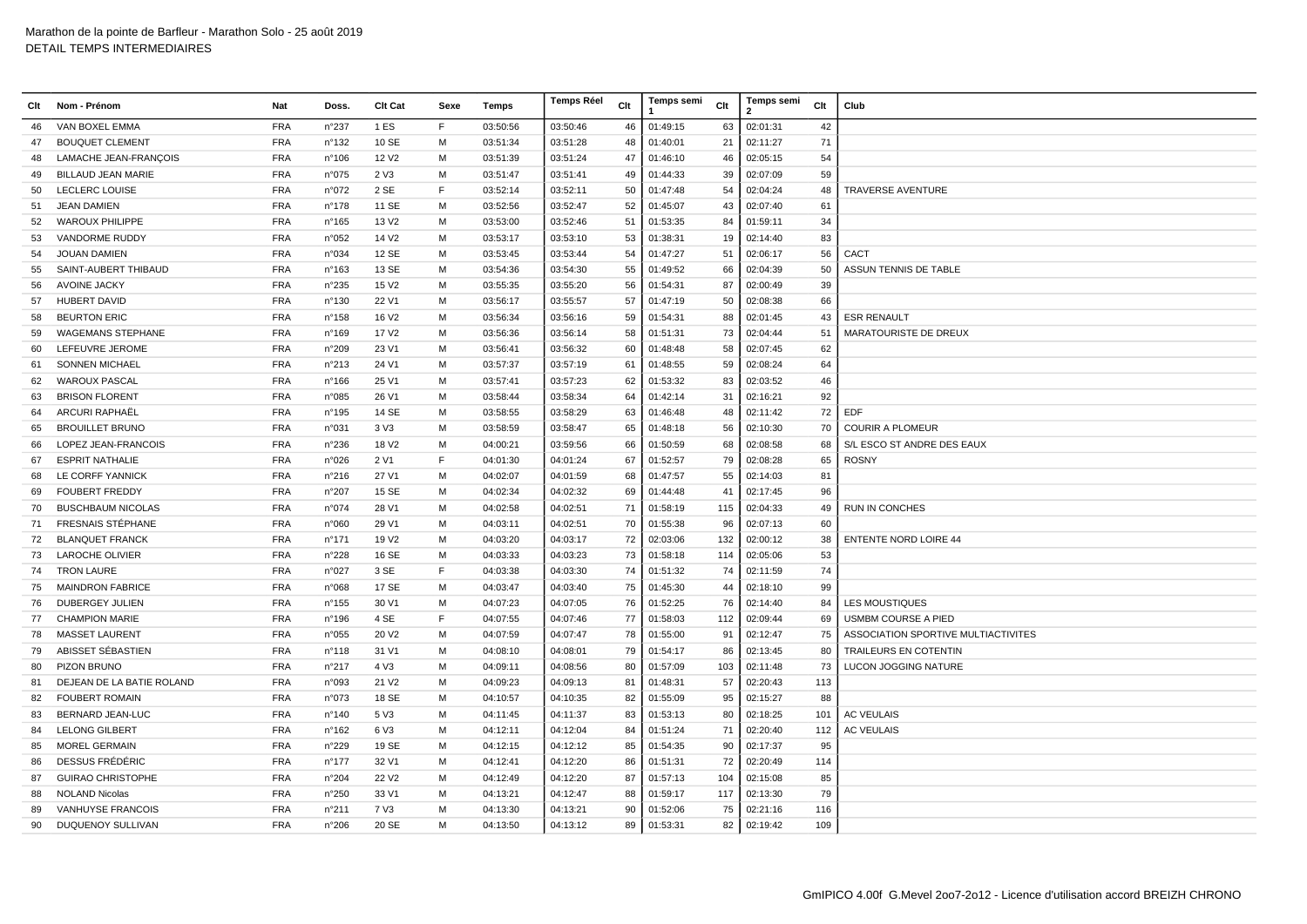| Clt | Nom - Prénom              | Nat        | Doss.           | Clt Cat           | Sexe | Temps    | <b>Temps Réel</b> | Clt | Temps semi | Clt | <b>Temps semi</b><br>2 | Clt | Club                                             |
|-----|---------------------------|------------|-----------------|-------------------|------|----------|-------------------|-----|------------|-----|------------------------|-----|--------------------------------------------------|
| 91  | LE BORGNE HUBERT          | <b>FRA</b> | n°185           | 8 V3              | M    | 04:14:03 | 04:13:58          | 92  | 02:07:11   | 156 | 02:06:47               | 58  |                                                  |
| 92  | LEVEAU JACQUES            | <b>FRA</b> | n°225           | 23 V <sub>2</sub> | M    | 04:14:17 | 04:13:41          | 91  | 01:57:28   | 109 | 02:16:13               | 91  |                                                  |
| 93  | LAINE-CACITTI CATHERINE   | <b>FRA</b> | n°198           | 1 V <sub>2</sub>  | F    | 04:14:32 | 04:14:00          | 93  | 02:05:12   | 141 | 02:08:48               | 67  | SOMMERVIEU                                       |
| 94  | VALLET JEANNE             | <b>FRA</b> | n°152           | 5 SE              | F    | 04:14:53 | 04:14:44          | 97  | 01:58:08   | 113 | 02:16:37               | 93  | UNION SPORTIVE DE BELHOMERT                      |
| 95  | LEFEUVRE CHRISTELE        | <b>FRA</b> | $n^{\circ}$ 126 | 3 V1              | F    | 04:14:55 | 04:14:40          | 94  | 01:55:07   | 93  | 02:19:34               | 107 | <b>COURIR C EST LE PIED</b>                      |
| 96  | <b>DUREL MAUD</b>         | <b>FRA</b> | n°192           | 6 SE              | E    | 04:14:55 | 04:14:41          | 96  | 01:59:33   | 118 | 02:15:09               | 87  | <b>COURIR C EST LE PIED</b>                      |
| 97  | ROPERT YOHANN             | <b>FRA</b> | n°191           | 21 SE             | M    | 04:14:55 | 04:14:41          | 95  | 01:59:33   | 119 | 02:15:08               | 86  | <b>COURIR C EST LE PIED</b>                      |
| 98  | SABLÉ LOÏC                | <b>FRA</b> | n°063           | 34 V1             | M    | 04:15:09 | 04:14:55          | 98  | 01:49:51   | 65  | 02:25:04               | 125 | JALLEVRY                                         |
| 99  | <b>TONA AMAVI</b>         | <b>FRA</b> | n°019           | 22 SE             | м    | 04:15:24 | 04:15:20          | 99  | 01:57:29   | 110 | 02:17:52               | 97  |                                                  |
| 100 | SUELVES JEAN-FRANCOIS     | <b>FRA</b> | n°111           | 35 V1             | м    | 04:16:01 | 04:15:35          | 100 | 02:01:20   | 125 | 02:14:16               | 82  |                                                  |
| 101 | <b>TRENTO KARINE</b>      | <b>FRA</b> | n°070           | 4 V1              | F    | 04:16:52 | 04:16:27          | 101 | 02:03:31   | 135 | 02:12:57               | 76  | DYNAMIC SPORTING CLUB                            |
| 102 | <b>MATHIAS BRUNO</b>      | <b>FRA</b> | n°122           | 23 SE             | M    | 04:16:52 | 04:16:28          | 102 | 02:03:31   | 137 | 02:12:57               | 77  | <b>AC ARPAJON</b>                                |
| 103 | LE POUL RAPHAEL           | <b>FRA</b> | n°210           | 36 V1             | M    | 04:16:53 | 04:16:29          | 103 | 02:03:31   | 136 | 02:12:58               | 78  | DYNAMIC SPORTING CLUB                            |
| 104 | <b>DUMAS THIERRY</b>      | <b>FRA</b> | n°082           | 37 V1             | м    | 04:16:57 | 04:16:38          | 104 | 01:53:30   | 81  | 02:23:09               | 121 |                                                  |
| 105 | <b>GAURON THIERRY</b>     | <b>FRA</b> | $n^{\circ}$ 146 | 24 V <sub>2</sub> | м    | 04:17:07 | 04:16:49          | 105 | 01:58:34   | 116 | 02:18:16               | 100 |                                                  |
| 106 | BOULAY BÉLINE             | <b>FRA</b> | n°007           | 7 SE              | F    | 04:17:10 | 04:17:04          | 106 | 01:57:32   | 111 | 02:19:33               | 106 |                                                  |
| 107 | <b>BOURGET Christophe</b> | <b>FRA</b> | n°247           | 38 V1             | M    | 04:17:37 | 04:17:27          | 107 | 01:52:51   | 77  | 02:24:36               | 124 |                                                  |
| 108 | TAILLEFER ALAIN           | <b>FRA</b> | n°183           | 39 V1             | M    | 04:17:47 | 04:17:45          | 109 | 01:57:27   | 107 | 02:20:18               | 110 |                                                  |
| 109 | <b>TAILLEFER KATIA</b>    | <b>FRA</b> | n°039           | 2 ES              | F    | 04:17:48 | 04:17:44          | 108 | 01:57:25   | 106 | 02:20:19               | 111 | A3 ALENCON                                       |
| 110 | <b>VELUT THOMAS</b>       | <b>FRA</b> | n°004           | 40 V1             | м    | 04:17:54 | 04:17:47          | 110 | 01:50:01   | 67  | 02:27:47               | 129 |                                                  |
| 111 | <b>GOOSSENS JEAN MARC</b> | <b>FRA</b> | n°097           | 41 V1             | м    | 04:18:01 | 04:17:54          | 112 | 01:59:54   | 122 | 02:18:01               | 98  |                                                  |
| 112 | <b>THOMAS VIVIANE</b>     | <b>FRA</b> | $n^{\circ}$ 159 | 2 V <sub>2</sub>  | F    | 04:18:03 | 04:17:48          | 111 | 01:55:07   | 94  | 02:22:42               | 120 | <b>COURIR CEST LE PIED</b>                       |
| 113 | <b>GINISTY ROMAIN</b>     | <b>FRA</b> | n°059           | 24 SE             | M    | 04:18:07 | 04:18:03          | 114 | 01:47:41   | 53  | 02:30:23               | 135 |                                                  |
|     | 114 BOUTEILLER JACKY      | <b>FRA</b> | $n^{\circ}119$  | 9 V3              | M    | 04:18:12 | 04:18:01          | 113 | 01:55:55   | 98  | 02:22:06               | 119 | SPORTS LOISIRS ALIERMONTAIS                      |
| 115 | <b>DUBOIS DENIS</b>       | <b>FRA</b> | n°032           | 25 V <sub>2</sub> | м    | 04:18:20 | 04:18:12          | 116 | 02:02:31   | 130 | 02:15:41               | 89  |                                                  |
|     | 116 LE HENAFF FABRICE     | <b>FRA</b> | $n^{\circ}$ 182 | 42 V1             | м    | 04:18:23 | 04:18:18          | 118 | 01:57:28   | 108 | 02:20:51               | 115 |                                                  |
| 117 | MEILLIER ARNAUD           | <b>FRA</b> | n°109           | 26 V <sub>2</sub> | м    | 04:18:28 | 04:18:07          | 115 | 01:56:30   | 100 | 02:21:37               | 117 | ASM                                              |
| 118 | <b>CARA ANTONI</b>        | <b>FRA</b> | n°081           | 43 V1             | M    | 04:18:32 | 04:18:15          | 117 | 02:02:21   | 128 | 02:15:55               | 90  | <b>GO ELAN RUNNING</b>                           |
| 119 | <b>GROSU VLAD</b>         | <b>FRA</b> | n°016           | 25 SE             | M    | 04:20:03 | 04:19:25          | 119 | 01:55:38   | 97  | 02:23:48               | 123 |                                                  |
| 120 | LE LIVEC YANNICK          | <b>FRA</b> | n°023           | 44 V1             | M    | 04:21:10 | 04:20:47          | 120 | 02:02:19   | 127 | 02:18:29               | 102 | ASSOCIATION SPORTIVE DE LA POLICE CHERBOURGEOISE |
| 121 | <b>BOULAY ÉRIC</b>        | <b>FRA</b> | n°087           | 27 V <sub>2</sub> | м    | 04:22:01 | 04:21:56          | 121 | 02:02:37   | 131 | 02:19:19               | 105 |                                                  |
| 122 | PETITTEVILLE JEAN-LUC     | <b>FRA</b> | n°048           | 10 V3             | м    | 04:22:48 | 04:22:47          | 122 | 01:55:06   | 92  | 02:27:41               | 128 | S/L AS QUERQUEVILLE                              |
| 123 | PREVEL PHILIPPE           | <b>FRA</b> | n°053           | 28 V2             | м    | 04:24:39 | 04:24:06          | 123 | 02:00:33   | 124 | 02:23:33               | 122 |                                                  |
| 124 | <b>TESSIER FLORENCE</b>   | <b>FRA</b> | n°227           | 3 V <sub>2</sub>  | E    | 04:24:42 | 04:24:22          | 124 | 02:02:25   | 129 | 02:21:58               | 118 | <b>FOULEES SAGIENNES</b>                         |
| 125 | BERNARD D'ARBIGNY EDITH   | <b>FRA</b> | n°231           | 4 V <sub>2</sub>  | E    | 04:25:20 | 04:25:14          | 125 | 02:05:35   | 144 | 02:19:40               | 108 |                                                  |
| 126 | <b>JANIN EMMANUEL</b>     | <b>FRA</b> | n°221           | 2 ES              | M    | 04:25:33 | 04:25:23          | 126 | 01:52:53   | 78  | 02:32:30               | 142 |                                                  |
| 127 | <b>SCHAAFS DAVID</b>      | <b>FRA</b> | n°099           | 45 V1             | м    | 04:26:05 | 04:25:52          | 127 | 02:07:05   | 155 | 02:18:47               | 103 |                                                  |
| 128 | LE GUENNEC SANDRINE       | <b>FRA</b> | n°223           | 8 SE              | F    | 04:26:06 | 04:25:52          | 128 | 02:07:05   | 154 | 02:18:47               | 104 |                                                  |
| 129 | DO NASCIMENTO SERGE       | <b>FRA</b> | $n^{\circ}$ 170 | 46 V1             | м    | 04:26:32 | 04:26:12          | 129 | 01:56:55   | 101 | 02:29:17               | 134 |                                                  |
| 130 | <b>LANDION PHILIPPE</b>   | <b>FRA</b> | n°022           | 29 V <sub>2</sub> | M    | 04:28:17 | 04:27:32          | 130 | 01:56:14   | 99  | 02:31:18               | 137 |                                                  |
| 131 | ROUTÉLOUS DIDIER          | <b>FRA</b> | n°006           | 47 V1             | M    | 04:28:24 | 04:28:15          | 131 | 01:53:45   | 85  | 02:34:31               | 145 |                                                  |
| 132 | <b>HUBERT THIERRY</b>     | <b>FRA</b> | n°049           | 30 V <sub>2</sub> | м    | 04:32:31 | 04:32:25          | 132 | 01:51:13   | 70  | 02:41:12               | 161 | LES PETITS SUISSES NORMANDS                      |
| 133 | GUITARD JÉRÔME            | <b>FRA</b> | $n^{\circ}$ 149 | 31 V <sub>2</sub> | м    | 04:33:19 | 04:32:51          | 133 | 02:00:03   | 123 | 02:32:48               | 143 |                                                  |
| 134 | BERNARD D'ARBIGNY ROMARY  | <b>FRA</b> | n°230           | 3 ES              | м    | 04:33:28 | 04:33:21          | 134 | 02:05:35   | 143 | 02:27:47               | 130 |                                                  |
|     | 135 GOUARDOS BERNARD      | <b>FRA</b> | $n^{\circ}$ 156 | 48 V1             | м    | 04:34:15 | 04:34:02          | 135 | 02:08:18   | 159 | 02:25:45               | 126 | OXYGENE DE BELBEUF                               |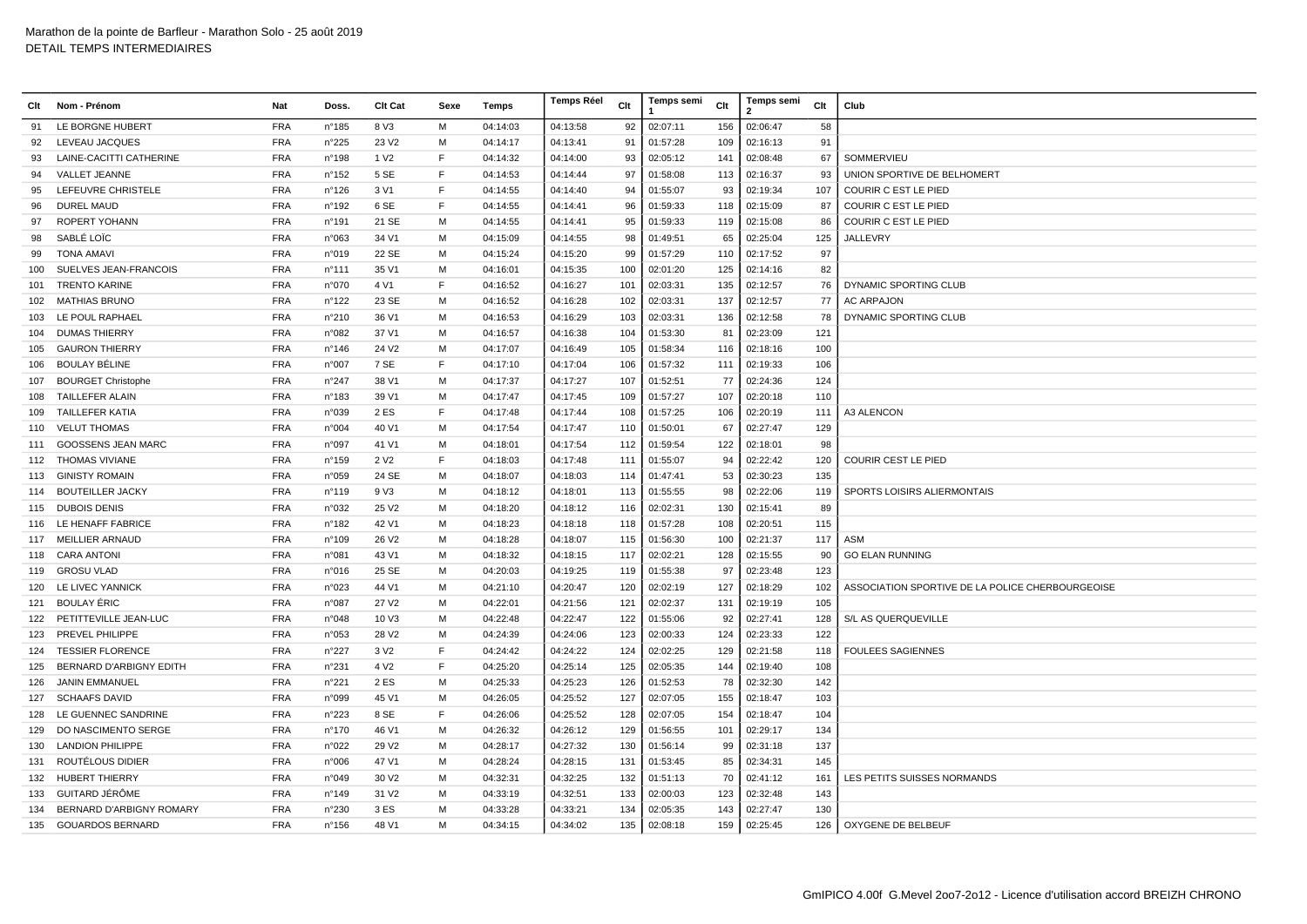| Clt | Nom - Prénom                | Nat        | Doss.           | Clt Cat           | Sexe        | Temps    | <b>Temps Réel</b> | Clt | Temps semi | Clt | <b>Temps semi</b><br>2 | Clt | Club                                  |
|-----|-----------------------------|------------|-----------------|-------------------|-------------|----------|-------------------|-----|------------|-----|------------------------|-----|---------------------------------------|
| 136 | <b>DUFRESNE DELPHINE</b>    | <b>FRA</b> | n°187           | 5 V1              | F           | 04:35:53 | 04:35:29          | 136 | 02:06:45   | 153 | 02:28:45               | 131 |                                       |
| 137 | <b>BISSONNET HERVÉ</b>      | <b>FRA</b> | n°186           | 32 V <sub>2</sub> | M           | 04:35:53 | 04:35:30          | 137 | 02:06:42   | 152 | 02:28:48               | 132 |                                       |
| 138 | <b>BLET QUENTIN</b>         | <b>FRA</b> | n°047           | 26 SE             | M           | 04:35:54 | 04:35:40          | 138 | 02:03:44   | 138 | 02:31:56               | 139 |                                       |
| 139 | <b>BABIN FREDERIC</b>       | <b>FRA</b> | n°104           | 33 V <sub>2</sub> | M           | 04:37:11 | 04:37:01          | 140 | 01:57:05   | 102 | 02:39:56               | 158 | O TRAINING                            |
| 140 | PORET DIMITRI               | <b>FRA</b> | n°036           | 49 V1             | м           | 04:37:24 | 04:36:59          | 139 | 02:05:19   | 142 | 02:31:40               | 138 | <b>LIBERTY FITNESS AUMALE</b>         |
| 141 | <b>HAY CHRISTIAN</b>        | <b>FRA</b> | n°123           | 34 V <sub>2</sub> | м           | 04:37:29 | 04:37:02          | 141 | 02:07:52   | 158 | 02:29:10               | 133 |                                       |
| 142 | <b>FABRE RICHARD</b>        | <b>FRA</b> | $n^{\circ}$ 160 | 50 V1             | M           | 04:38:57 | 04:38:42          | 142 | 01:59:41   | 120 | 02:39:01               | 154 |                                       |
| 143 | <b>HYPPOLITE CHRISTOPHE</b> | <b>FRA</b> | n°203           | 35 V2             | M           | 04:40:31 | 04:40:15          | 143 | 02:09:01   | 162 | 02:31:14               | 136 |                                       |
| 144 | LESOIF JOËL                 | <b>FRA</b> | n°083           | 36 V <sub>2</sub> | M           | 04:41:46 | 04:41:40          | 144 | 02:04:09   | 139 | 02:37:31               | 148 | <b>GRANVILLE AC</b>                   |
| 145 | <b>BEGEL HERVÉ</b>          | <b>FRA</b> | n°015           | 37 V <sub>2</sub> | M           | 04:44:36 | 04:44:32          | 145 | 02:06:13   | 151 | 02:38:20               | 149 |                                       |
| 146 | LE COURT DAVID              | <b>FRA</b> | n°133           | 51 V1             | м           | 04:45:12 | 04:44:38          | 146 | 02:05:40   | 145 | 02:38:58               | 153 | <b>EDAC</b>                           |
| 147 | PAYSANT-LE ROUX GUILLAUME   | <b>FRA</b> | n°199           | 52 V1             | м           | 04:46:43 | 04:46:30          | 148 | 01:57:18   | 105 | 02:49:12               | 171 |                                       |
| 148 | <b>GUESLOT Franck</b>       | <b>FRA</b> | n°349           | 38 V2             | м           | 04:46:43 | 04:46:24          | 147 | 02:07:17   | 157 | 02:39:08               | 155 |                                       |
| 149 | DA SILVA DIAS FERNANDO      | <b>FRA</b> | n°168           | 53 V1             | м           | 04:47:42 | 04:47:15          | 149 | 02:05:48   | 147 | 02:41:28               | 162 |                                       |
| 150 | <b>COMBALBERT KÉVIN</b>     | <b>FRA</b> | n°079           | 27 SE             | M           | 04:47:45 | 04:47:34          | 150 | 01:49:00   | 60  | 02:58:34               | 182 | <b>ABV LES HERBIERS</b>               |
| 151 | <b>DIEUMEGARD FRANCOIS</b>  | <b>FRA</b> | n°080           | 28 SE             | M           | 04:47:45 | 04:47:35          | 152 | 01:49:01   | 62  | 02:58:34               | 181 |                                       |
| 152 | <b>GERARDIN RAPHAEL</b>     | <b>FRA</b> | n°101           | 29 SE             | M           | 04:47:46 | 04:47:35          | 151 | 01:49:01   | 61  | 02:58:34               | 183 | S/L EA DU PLATEAU EST                 |
| 153 | <b>MONTAUDON HENRI</b>      | <b>FRA</b> | n°124           | 11 V3             | M           | 04:48:44 | 04:48:25          | 153 | 02:08:35   | 160 | 02:39:51               | 157 | CLIPS ROCHE LA MOLIERE 42             |
| 154 | <b>BATAILLE Thibaud</b>     | <b>FRA</b> | n°120           | 30 SE             | м           | 04:49:29 | 04:48:55          | 154 | 02:16:32   | 177 | 02:32:23               | 141 | <b>ALENCON TRAIL</b>                  |
| 155 | <b>GUILLEMAIN ALEXIA</b>    | <b>FRA</b> | n°145           | 9 SE              | $\mathsf F$ | 04:49:29 | 04:48:55          | 155 | 02:16:33   | 178 | 02:32:23               | 140 | <b>ALENCON TRAIL</b>                  |
| 156 | FEDERICO VALENTINE          | <b>FRA</b> | n°108           | 10 SE             | F           | 04:49:58 | 04:49:30          | 156 | 02:22:58   | 188 | 02:26:32               | 127 |                                       |
| 157 | <b>MARLIER JEANLOUP</b>     | <b>FRA</b> | n°003           | 39 V <sub>2</sub> | м           | 04:50:26 | 04:50:04          | 157 | 02:11:09   | 168 | 02:38:56               | 151 |                                       |
| 158 | ORLOWSKY JEAN-MARC          | <b>FRA</b> | $n^{\circ}$ 176 | 40 V <sub>2</sub> | M           | 04:50:27 | 04:50:18          | 160 | 02:11:22   | 169 | 02:38:56               | 152 | <b>KEKES DU BOCAGE</b>                |
| 159 | <b>GABORIAU FABRICE</b>     | <b>FRA</b> | n°001           | 41 V <sub>2</sub> | M           | 04:50:27 | 04:50:18          | 159 | 02:11:22   | 170 | 02:38:56               | 150 | LES KEKES DU BOCAGE                   |
| 160 | HOLLE ELEONORE              | <b>FRA</b> | n°002           | 5 V <sub>2</sub>  | F           | 04:50:27 | 04:50:16          | 158 | 02:01:48   | 126 | 02:48:28               | 170 |                                       |
| 161 | TRUFFERT JEAN-CLAUDE        | <b>FRA</b> | n°150           | 42 V <sub>2</sub> | м           | 04:50:56 | 04:50:24          | 161 | 02:10:45   | 166 | 02:39:39               | 156 |                                       |
| 162 | <b>JAMMES BENOIT</b>        | <b>FRA</b> | n°246           | 31 SE             | м           | 04:51:03 | 04:50:39          | 162 | 02:05:45   | 146 | 02:44:55               | 164 |                                       |
| 163 | <b>JAMMES BASTIEN</b>       | <b>FRA</b> | n°220           | 32 SE             | м           | 04:51:03 | 04:50:49          | 163 | 02:05:55   | 148 | 02:44:55               | 163 |                                       |
| 164 | ELBACHIR CHÉRIF             | <b>FRA</b> | $n^{\circ}$ 115 | 54 V1             | м           | 04:53:11 | 04:52:46          | 164 | 02:03:28   | 134 | 02:49:18               | 172 | ASSOCIATION SPORTIVE REGION NORMANDIE |
| 165 | PIGNOL FRÉDÉRIC             | <b>FRA</b> | n°181           | 55 V1             | M           | 04:53:14 | 04:53:09          | 165 | 02:20:02   | 185 | 02:33:08               | 144 | <b>ASSOCIATION REVES</b>              |
| 166 | <b>MOINET FRANCK</b>        | <b>FRA</b> | n°244           | 56 V1             | M           | 04:53:52 | 04:53:43          | 166 | 02:13:38   | 171 | 02:40:05               | 159 |                                       |
| 167 | BOYER STÉPHANIE             | <b>FRA</b> | n°035           | 6 V1              | E           | 04:53:53 | 04:53:43          | 167 | 02:18:56   | 181 | 02:34:48               | 146 |                                       |
| 168 | <b>DELAUNAY SYLVAIN</b>     | <b>FRA</b> | n°040           | 57 V1             | м           | 04:53:55 | 04:53:51          | 168 | 02:03:20   | 133 | 02:50:32               | 174 | <b>CLUB LIGNE BLEUE</b>               |
| 169 | <b>MATHURIN DOMINIQUE</b>   | <b>FRA</b> | n°014           | 43 V <sub>2</sub> | M           | 04:57:04 | 04:57:00          | 169 | 02:39:48   | 203 | 02:17:13               | 94  | S/L RCN THOUARE MAUVES                |
| 170 | <b>REUTER PASCAL</b>        | <b>FRA</b> | n°046           | 44 V <sub>2</sub> | м           | 04:58:49 | 04:58:09          | 170 | 02:17:11   | 179 | 02:40:59               | 160 |                                       |
| 171 | DONATI JEAN-FRÉDÉRIC        | <b>FRA</b> | n°057           | 12 V3             | M           | 05:01:34 | 05:01:20          | 171 | 02:13:49   | 173 | 02:47:32               | 166 |                                       |
| 172 | DONATI VÉRONIQUE            | <b>FRA</b> | n°056           | 1 V3              | E           | 05:01:34 | 05:01:21          | 172 | 02:13:47   | 172 | 02:47:34               | 167 |                                       |
| 173 | <b>GUERIN EMMANUEL</b>      | <b>FRA</b> | n°189           | 45 V2             | M           | 05:04:43 | 05:04:28          | 173 | 02:09:10   | 163 | 02:55:18               | 179 |                                       |
| 174 | <b>HEBERT GRÉGOIRE</b>      | <b>FRA</b> | n°134           | 33 SE             | M           | 05:06:14 | 05:06:01          | 175 | 02:14:00   | 174 | 02:52:01               | 177 | <b>ASSOCIATION REVES</b>              |
| 175 | <b>FORESTIER BENOIT</b>     | <b>FRA</b> | n°067           | 46 V <sub>2</sub> | M           | 05:06:17 | 05:05:45          | 174 | 02:14:53   | 175 | 02:50:53               | 176 |                                       |
| 176 | <b>CHARDIN SYLVAIN</b>      | <b>FRA</b> | n°214           | 58 V1             | м           | 05:06:43 | 05:06:32          | 176 | 02:15:57   | 176 | 02:50:35               | 175 |                                       |
| 177 | <b>FOURNIER MATTHIEU</b>    | <b>FRA</b> | n°102           | 59 V1             | м           | 05:07:06 | 05:06:32          | 177 | 02:04:12   | 140 | 03:02:21               | 187 |                                       |
|     | 178 ACHILLE DOMINIQUE       | <b>FRA</b> | $n^{\circ}$ 167 | 1 V4              | м           | 05:07:43 | 05:07:22          | 178 | 02:19:14   | 182 | 02:48:08               | 169 |                                       |
| 179 | MACIASZCZYK-JEDEAU SABINE   | <b>FRA</b> | n°137           | 2 V3              | E           | 05:08:01 | 05:07:28          | 179 | 02:19:24   | 183 | 02:48:04               | 168 | REVEIL SPORTIF DE ST CYR/LOIRE        |
| 180 | GUERARD SÉBASTIEN           | <b>FRA</b> | $n^{\circ}224$  | 34 SE             | M           | 05:11:04 | 05:10:46          | 180 | 02:10:24   | 164 | 03:00:23               | 184 |                                       |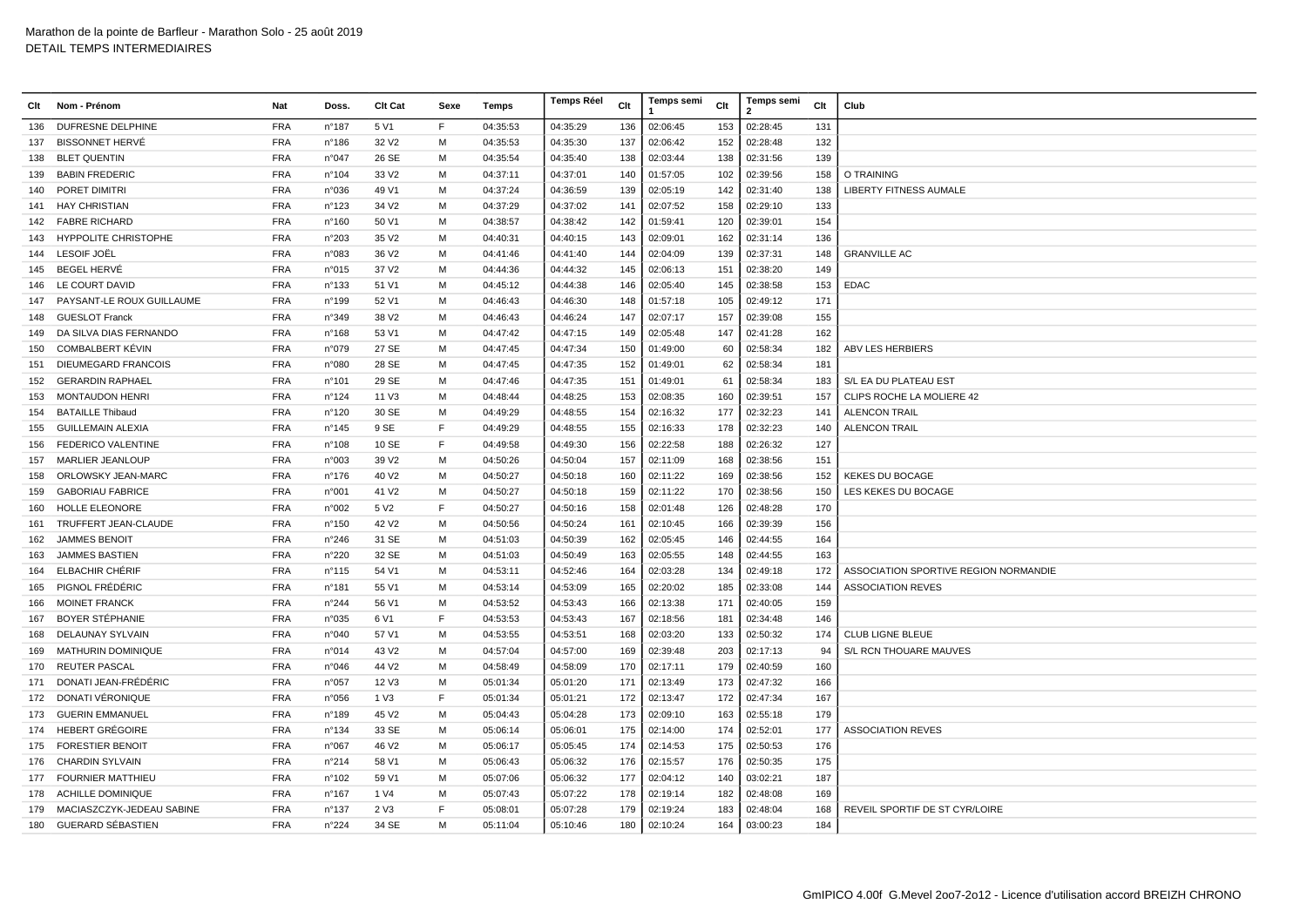| Clt        | Nom - Prénom                                     | Nat                      | Doss.           | Clt Cat                              | Sexe   | Temps                | <b>Temps Réel</b> | Clt | Temps semi           | Clt                      | Temps semi<br>$\overline{2}$ | Clt | Club                                    |
|------------|--------------------------------------------------|--------------------------|-----------------|--------------------------------------|--------|----------------------|-------------------|-----|----------------------|--------------------------|------------------------------|-----|-----------------------------------------|
| 181        | <b>BERGONZI BRUNO</b>                            | <b>FRA</b>               | n°041           | 47 V <sub>2</sub>                    | M      | 05:12:15             | 05:11:54          | 181 | 02:06:01             | 150                      | 03:05:54                     | 190 |                                         |
| 182        | <b>RENOUF GWENAELLE</b>                          | <b>FRA</b>               | n°107           | 60 V1                                | M      | 05:13:27             | 05:13:04          | 182 | 02:38:01             | 200                      | 02:35:04                     | 147 |                                         |
| 183        | <b>MEILLIER LAURENT</b>                          | <b>FRA</b>               | n°112           | 48 V2                                | M      | 05:14:52             | 05:14:30          | 183 | 02:29:31             | 196                      | 02:44:59                     | 165 |                                         |
| 184        | <b>GRAVEL CHRISTINE</b>                          | <b>FRA</b>               | n°009           | 3 V3                                 | F      | 05:16:34             | 05:16:02          | 184 | 02:25:33             | 191                      | 02:50:29                     | 173 | EVREUX ATHLETISME CLUB                  |
| 185        | <b>LENFANT MATHILDE</b>                          | <b>FRA</b>               | n°010           | 11 SE                                | F      | 05:18:48             | 05:18:32          | 185 | 02:23:11             | 189                      | 02:55:22                     | 180 |                                         |
| 186        | <b>CHALLE BERNIE</b>                             | <b>FRA</b>               | n°218           | 35 SE                                | M      | 05:21:30             | 05:21:17          | 186 | 02:18:19             | 180                      | 03:02:59                     | 188 | TRAILEURS EN COTENTIN                   |
| 187        | MARY EMMANUEL                                    | <b>FRA</b>               | n°011           | 49 V <sub>2</sub>                    | M      | 05:22:34             | 05:22:03          | 187 | 02:08:41             | 161                      | 03:13:22                     | 198 | <b>EVREUX AC</b>                        |
| 188        | <b>QUENEC'HDU FABIENNE</b>                       | <b>FRA</b>               | n°061           | 6 V <sub>2</sub>                     | F      | 05:24:21             | 05:23:50          | 188 | 02:29:36             | 197                      | 02:54:14                     | 178 | <b>RUN N CAVE</b>                       |
| 189        | <b>ROTROU ERIC</b>                               | <b>FRA</b>               | n°020           | 50 V <sub>2</sub>                    | M      | 05:29:39             | 05:29:06          | 189 | 02:27:01             | 193                      | 03:02:06                     | 185 |                                         |
| 190        | BESSELIÈVRE NICOLE                               | <b>FRA</b>               | n°114           | 7 V <sub>2</sub>                     | F      | 05:29:54             | 05:29:22          | 191 | 02:27:04             | 194                      | 03:02:19                     | 186 |                                         |
| 191        | DA GRAÇA PASCAL                                  | <b>FRA</b>               | n°222           | 61 V1                                | M      | 05:29:55             | 05:29:20          | 190 | 02:10:28             | 165                      | 03:18:52                     | 202 | <b>CHERBOURG TRIATHLON</b>              |
|            | 192 MARTIN MEHDI                                 | <b>FRA</b>               | n°066           | 36 SE                                | M      | 05:31:55             | 05:31:28          | 192 | 02:05:57             | 149                      | 03:25:32                     | 205 |                                         |
| 193        | <b>DANTZER GILBERT</b>                           | <b>FRA</b>               | n°033           | 13 V3                                | M      | 05:33:16             | 05:33:01          | 193 | 02:29:14             | 195                      | 03:03:47                     | 189 |                                         |
| 194        | <b>LAIR SVANHILDE</b>                            | <b>FRA</b>               | n°129           | 12 SE                                | F      | 05:34:32             | 05:33:55          | 194 | 02:22:38             | 186                      | 03:11:17                     | 195 |                                         |
|            | 195 LAIR JEAN-DENIS                              | <b>FRA</b>               | n°128           | 14 V3                                | M      | 05:34:33             | 05:34:09          | 195 | 02:22:50             | 187                      | 03:11:19                     | 196 |                                         |
| 196        | VALOGNES PASCAL                                  | <b>FRA</b>               | n°142           | 51 V <sub>2</sub>                    | M      | 05:38:06             | 05:37:39          | 196 | 02:10:59             | 167                      | 03:26:40                     | 207 |                                         |
| 197        | JEANNE FABIEN                                    | <b>FRA</b>               | n°205           | 62 V1                                | M      | 05:43:58             | 05:43:31          | 197 | 02:26:16             | 192                      | 03:17:15                     | 200 |                                         |
| 198        | <b>WOLF CLAUDE</b>                               | <b>FRA</b>               | n°148           | 8 V <sub>2</sub>                     | F      | 05:45:11             | 05:44:35          | 198 | 02:37:35             | 199                      | 03:07:00                     | 191 | EA CERGY PONTOISE ATHLETISME            |
| 199        | PARRA VALÉRIE                                    | <b>FRA</b>               | n°144           | 9 V <sub>2</sub>                     | F      | 05:45:11             | 05:44:35          | 199 | 02:37:06             | 198                      | 03:07:30                     | 192 |                                         |
| 200        | <b>ESPRIT JEAN PIERRE</b>                        | <b>FRA</b>               | n°025           | 63 V1                                | M      | 05:49:52             | 05:49:29          | 200 | 02:19:39             | 184                      | 03:29:51                     | 208 | <b>ROSNY</b>                            |
| 201        | <b>ABRAHAM PATRICK</b>                           | <b>FRA</b>               | n°076           | 52 V <sub>2</sub>                    | M      | 05:49:55             | 05:49:33          | 201 | 02:23:29             | 190                      | 03:26:04                     | 206 |                                         |
| 202        | MILYAKIN GERMAN                                  | <b>FRA</b>               | n°138           | 64 V1                                | M      | 05:52:59             | 05:52:40          | 202 | 02:42:19             | 204                      | 03:10:22                     | 194 |                                         |
| 203        | MILYAKINA OXANA                                  | <b>FRA</b>               | n°139           | 7 V1                                 | F      | 05:53:02             | 05:52:42          | 203 | 02:42:23             | 205                      | 03:10:20                     | 193 |                                         |
| 204        | ZERARI AICHA                                     | <b>FRA</b>               | n°245           | 10 V <sub>2</sub>                    | F      | 05:59:11             | 05:58:35          | 204 | 02:45:15             | 206                      | 03:13:21                     | 197 | LGSTEAMRUN                              |
| 205        | ALONSO DELGADO DAVID                             | <b>FRA</b>               | n°054           | 65 V1                                | M      | 06:05:42             | 06:05:16          | 205 | 02:47:28             | 207                      | 03:17:49                     | 201 |                                         |
| 206        | <b>MICHEAU FRANCK</b>                            | <b>FRA</b>               | n°232           | 66 V1                                | M      | 06:11:28             | 06:10:58          | 206 | 02:48:00             | 208                      | 03:22:59                     | 203 | UNION SPORTIVE AIGREFEUILLE ATHLETISME* |
| 207        | PERRIN JACQUELINE                                | <b>FRA</b>               | n°113           | 4 V3                                 | F      | 06:14:41             | 06:14:20          | 207 | 02:49:23             | 209                      | 03:24:58                     | 204 |                                         |
| 208        | KOLTON AGNÈS                                     | <b>FRA</b>               | n°045           | 8 V1                                 | F      | 06:15:53             | 06:15:18          | 208 | 02:39:08             | 202                      | 03:36:10                     | 209 | <b>AC BEAUCHAMP</b>                     |
| 209        | <b>LOMET PASCAL</b>                              | <b>FRA</b>               | n°044           | 53 V2                                | M      | 06:15:53             | 06:15:18          | 209 | 02:39:08             | 201                      | 03:36:10                     | 210 | <b>AC BEAUCHAMP</b>                     |
| 210        | GAVAZZENI GIOVANNA CARLA                         | <b>FRA</b>               | n°193           | 5 V3                                 | F      | 06:31:23             | 06:31:07          | 210 | 03:17:03             | 210                      | 03:14:04                     | 199 | CLUB PANTERA ROSA BG594                 |
|            | DNF BELLET ANTONY                                | <b>FRA</b>               | n°141           | 0 V1                                 | M      | 00:00:00             |                   |     | 02:29:31             |                          |                              |     |                                         |
|            | DNF BERNARD JULIEN<br><b>BERNIER JEAN MARIE</b>  | <b>FRA</b>               | $n^{\circ}$ 117 | 0 SE                                 | M<br>M | 00:00:00             |                   |     | 02:12:58             |                          |                              |     | <b>GO ELAN RUNNING</b>                  |
| <b>DNF</b> |                                                  | <b>FRA</b>               | n°180           | 0 V3<br>0 V <sub>2</sub>             | F      | 00:00:00             |                   |     | 02:24:31             |                          |                              |     |                                         |
| <b>DNF</b> | <b>CROOME LORRAINE</b><br>DNF DAVAREND SÉBASTIEN | <b>FRA</b><br><b>FRA</b> | n°078<br>n°226  | 0 SE                                 | M      | 00:00:00<br>00:00:00 |                   |     | 02:17:15             |                          |                              |     | <b>ENGLAND ATHLETICS</b>                |
|            | DNF HAMMON CLAIRE                                | <b>FRA</b>               | n°089           | 0 V1                                 | F      |                      |                   |     | 02:05:01             |                          |                              |     |                                         |
| <b>DNF</b> | JEANNE ARNAUD                                    | <b>FRA</b>               | n°154           | 0 V1                                 | M      | 00:00:00             |                   |     | 02:11:55             |                          |                              |     | <b>CLUB ATHLETIC EZY</b>                |
|            | DNF LANTOINE CHRISTINE                           | <b>FRA</b>               |                 |                                      | F      | 00:00:00             |                   |     |                      | $\overline{\phantom{a}}$ |                              |     |                                         |
|            | DNF LE ROUX CÉCILE                               | <b>FRA</b>               | n°239           | 0 V <sub>2</sub><br>0 V <sub>2</sub> | F      | 00:00:00             |                   |     | 02:45:19<br>02:42:59 |                          |                              |     |                                         |
|            | DNF LEBEURIER FÉLIX                              | <b>FRA</b>               | n°069<br>n°208  | 0 SE                                 | M      | 00:00:00<br>00:00:00 |                   |     | 01:20:44             |                          |                              |     | DYNAMIC SPORTING CLUB                   |
|            | DNF LELONG YOHANN                                | <b>FRA</b>               | n°037           | 0 V1                                 | M      | 00:00:00             |                   |     |                      |                          |                              |     |                                         |
|            | DNF LEROUX FRÉDÉRIC                              | <b>FRA</b>               | n°194           | 0 V1                                 | M      | 00:00:00             |                   |     | 02:17:52             |                          |                              |     | S/L AS QUERQUEVILLE                     |
|            | DNF LEVAVASSEUR NICOLAS                          | <b>FRA</b>               | n°086           | 0 SE                                 | M      | 00:00:00             |                   |     | 02:29:58             |                          |                              |     |                                         |
|            | DNF MARIE FABRICE                                | <b>FRA</b>               | n°116           | 0 V1                                 | M      | 00:00:00             |                   |     | 02:48:12             |                          |                              |     |                                         |
|            | DNF MARTIN JEAN-YVES                             | <b>FRA</b>               | n°234           | 0 V <sub>2</sub>                     | м      | 00:00:00             |                   |     | 01:52:25             |                          |                              |     |                                         |
|            |                                                  |                          |                 |                                      |        |                      |                   |     |                      |                          |                              |     |                                         |